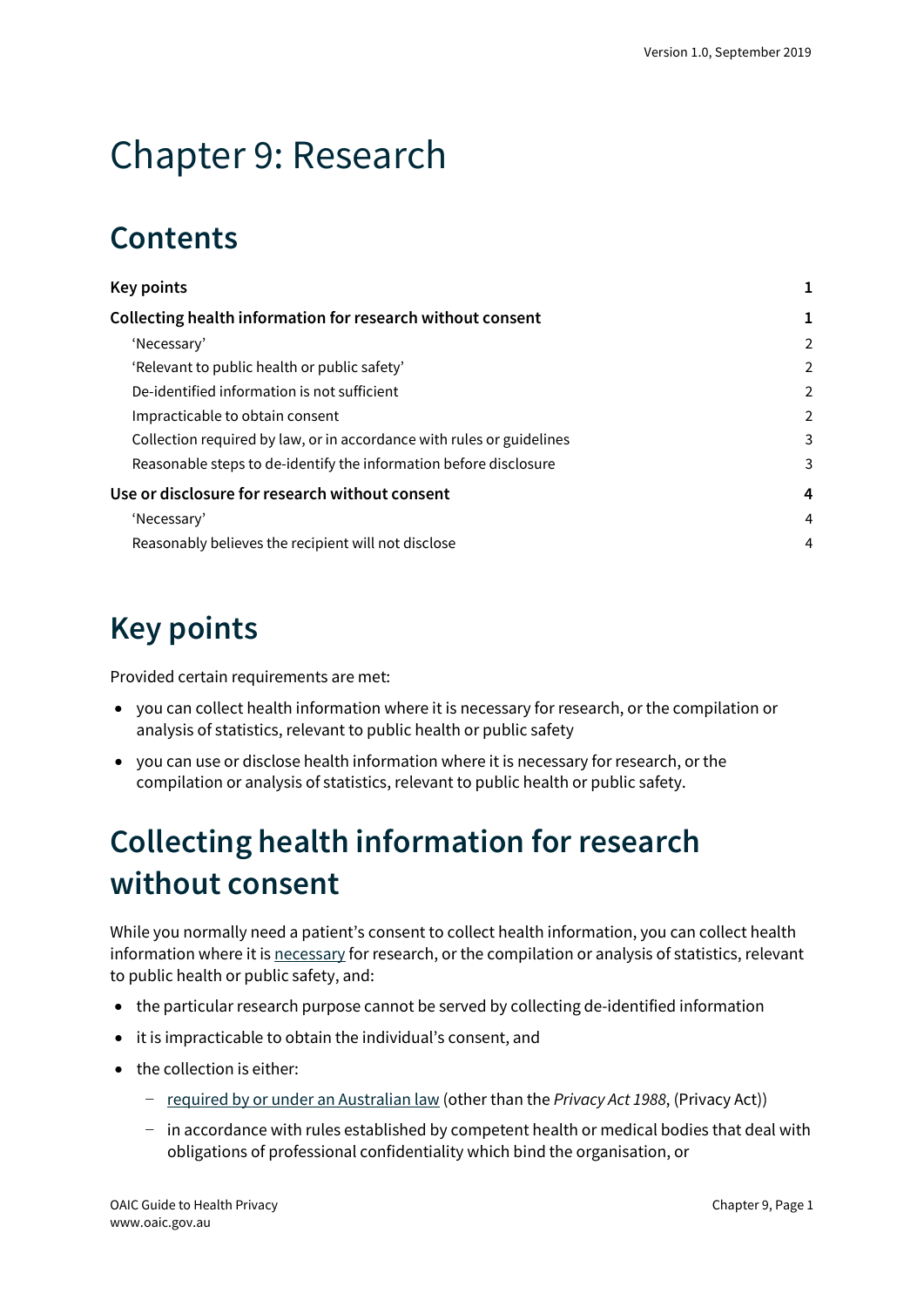− in accordance with guidelines issued by the National Health and Medical Research Council and approved by the Information Commissioner under s 95A of the Privacy Act.

### <span id="page-1-0"></span>'Necessary'

You can only collect health information that is 'necessary' for the research or statistical exercise. The term ['necessary'](https://www.oaic.gov.au/privacy/australian-privacy-principles-guidelines/chapter-b-key-concepts/#reasonably-necessary-and-necessary) is applied objectively and in a practical sense. Collection is usually considered necessary if you cannot effectively carry out the activity without collecting the information. Collection is not necessary if it is merely helpful, desirable or convenient.

## <span id="page-1-1"></span>'Relevant to public health or public safety'

To be relevant to public health or public safety, the outcome of the research or statistical exercise should impact on, or provide information about, public health or public safety.

Examples could include research and statistics on communicable diseases, cancer, heart disease, mental health, injury control, diabetes and the prevention of childhood diseases.

## <span id="page-1-2"></span>De-identified information is not sufficient

You must consider whether you can achieve the research or statistical aims by collecting deidentified information.

#### **Example**

A research project involves linking information about individuals from two or more electronic databases. You need identified information to correctly link the two data sets. In this case, de-identified health information will not achieve the project's purpose.

#### **Helpful hint**

When you hold health information, as a security measure you should de-identify information once you no longer need identified information. In the example above, you should deidentify the information once you have linked the two data sets and no longer require identified data.

### <span id="page-1-3"></span>Impracticable to obtain consent

Whether it is impracticable to obtain consent will depend on the circumstances. You will need to justify why it is impracticable to obtain a patient's consent. Incurring some expense or doing extra work does not in itself make it impracticable to obtain consent.

Examples of where it may be impracticable to seek consent could include where:

• there are no current contact details and there is insufficient information to get up-to-date contact details (this may occur in longitudinal studies involving old records)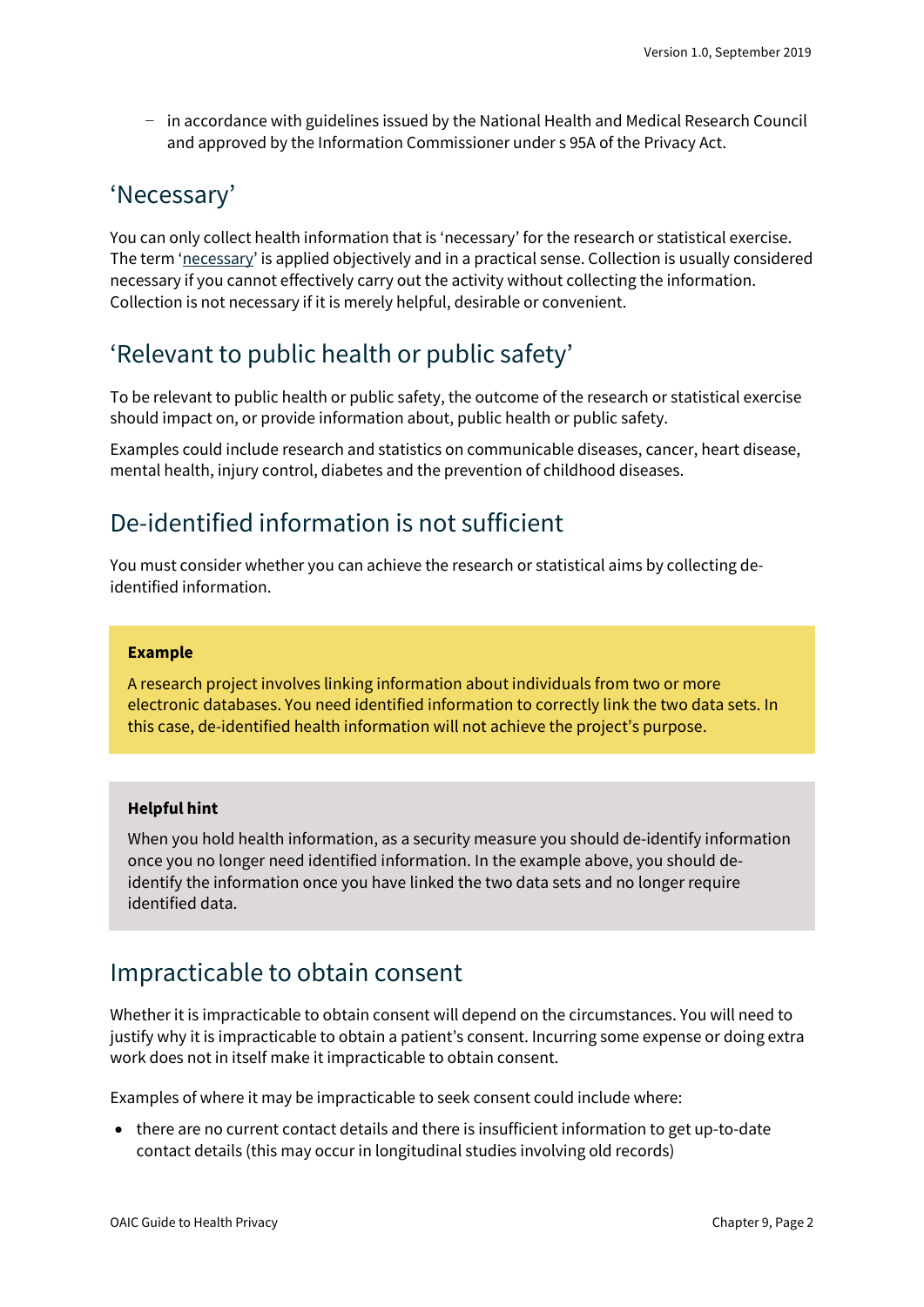• the integrity or validity of health research could be impaired, for example, because you are conducting a participant observation study and obtaining the consent of participants may alter their behaviour and the research results.

#### **Helpful hint**

Organisations arguing that consent is impracticable because it would invalidate the research methodology must have justifiable grounds for this view, including an independent opinion that does not come from researchers involved in the project. You could consider consulting a human research ethics committee about whether obtaining consent would have this effect.

# <span id="page-2-0"></span>Collection required by law, or in accordance with rules or guidelines

The collection must meet one of the following three criteria:

- b[e required by or under an Australian law](https://www.oaic.gov.au/privacy/australian-privacy-principles-guidelines/chapter-b-key-concepts/#required-or-authorised-by-or-under-an-australian-law-or-a-courttribunal-order)
- be in accordance with binding confidentiality rules established by competent health or medical bodies or
- be in accordance with guidelines approved under s 95A.

#### **Binding rules of confidentiality issued by competent health or medical bodies**

The rules dealing with obligations of professional confidentiality must be binding on the organisation and a competent health or medical body must have established them. Generally, a binding rule is one that will attract a sanction or adverse consequence if breached.

#### **Section 95A Guidelines**

The National Health and Medical Research Council's *[Guidelines approved under Section 95A of the](https://www.legislation.gov.au/Series/F2014L00243)  [Privacy Act 1988](https://www.legislation.gov.au/Series/F2014L00243)* (s 95A guidelines) have been approved by the Information Commissioner and are legally binding. The s 95A Guidelines provide a framework for human research ethics committees to assess research proposals involving the handling of health information (without the consent of the subject). The framework requires ethics committees to weigh the public interest in research activities against the public interest in the protection of privacy.

## <span id="page-2-1"></span>Reasonable steps to de-identify the information before disclosure

If you collect health information under this exception, you must take reasonable steps to deidentify that information before disclosing it.

What are reasonable steps to de-identify information will depend on circumstances such as:

- the possible adverse consequences for an individual if the information is not de-identified before disclosure (more rigorous steps will be required as the risk of adversity increases)
- the practicability, including time and cost involved. However, you are not excused from taking particular steps to de-identify health information simply because it would be inconvenient,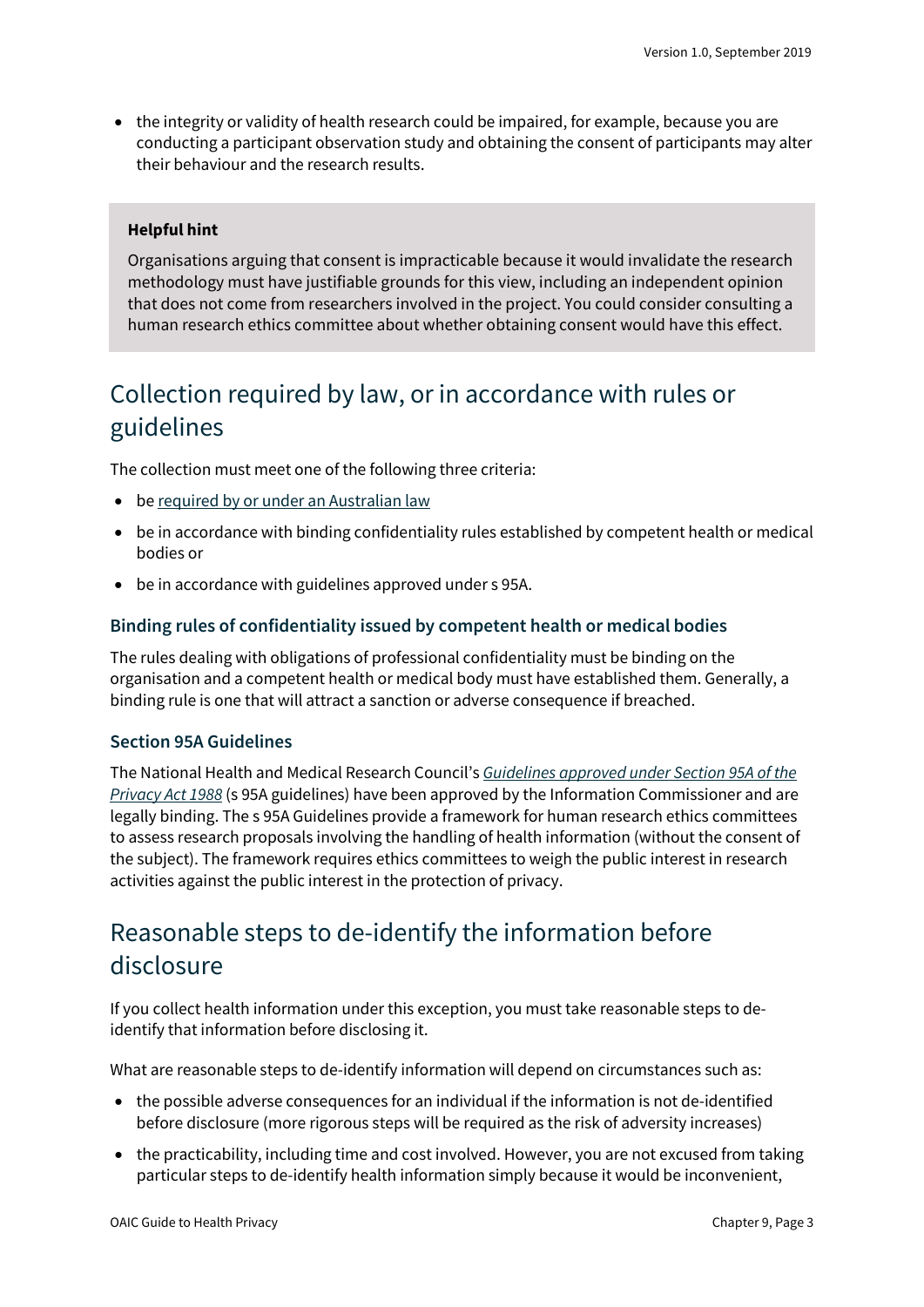time-consuming or impose some cost. Whether these factors make it unreasonable to take a particular step depends on whether the burden is excessive in all the circumstances.

# <span id="page-3-0"></span>**Use or disclosure for research without consent**

You may use or disclose health information for research or statistical purposes relevant to public health or public safety when the Privacy Act permits the use or disclosure. For example:

- the individual has consented to the use or disclosure
- it is for the same (primary) purpose for which the information was collected
- it is for a purpose which is directly related to the primary purpose of collection, and the individual would reasonably expect you to use or disclose the information for that purpose.

However, you are also allowed to use or disclose health information where this is necessary for research, or the compilation or analysis of statistics, relevant to public health or public safety, and:

- it is impracticable to obtain the individual's consent
- the use or disclosure is conducted in accordance with the s 95A guidelines, and
- in the case of disclosure you reasonably believe that the recipient will not disclose the information, or personal information derived from it.

Some of these concepts are outlined above. Two further concepts are discussed below.

#### **Helpful hint**

If you are conducting research in NSW, Victoria or the ACT, you may also be subject to additional requirements. While these requirements largely reflect the s 95A guidelines, some differences may exist. For instance, Victorian guidelines and ACT legislation refer to research, statistical compilation and analysis in the 'public interest' rather than research relating to 'public health or public safety'. Contact the [Information and Privacy Commission NSW,](https://www.ipc.nsw.gov.au/) [Victorian Health Complaints Commissioner,](https://hcc.vic.gov.au/) or [ACT Health Services Commissioner](https://hrc.act.gov.au/health/) to find out more about any additional requirements.

### <span id="page-3-1"></span>'Necessary'

One aspect of considering whether a use or disclosure is 'necessary' is whether the particular purpose could be achieved by using or disclosing de-identified information. If so, the use or disclosure would not be considered necessary. De-identification is discussed above.

## <span id="page-3-2"></span>Reasonably believes the recipient will not disclose

Before disclosing health information using this exception, you must reasonably believe that the recipient will not disclose the information or personal information derived from it. You must have a reasonable basis for the belief, and must be able to justify it. The test is what a reasonable person, who is properly informed, could be expected to believe in the circumstances.